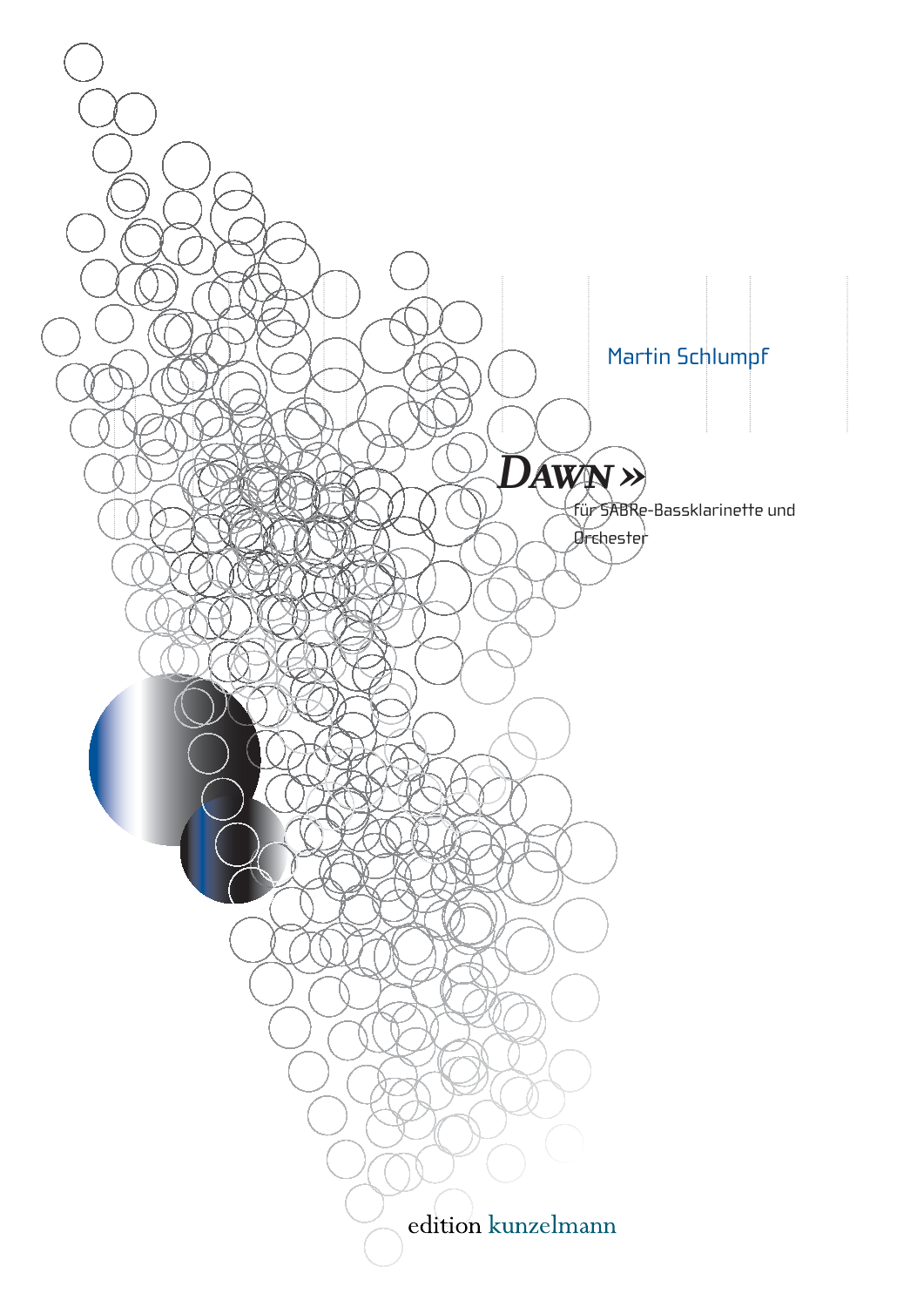Dawn

*------ for SABRe bass clarinet and orchestra, commissioned by Matthias Müller and SABRe with financial support of the «Aargauer Kuratorium», Switzerland, written from November 3 to December 4, 2012.*

*Total duration 05:45 Min. ------ www.martinschlumpf.ch* Martin Schlumpf *Dawn »* 

for SABRe bass clarinet and orchestra

*------ 2012*

*------ Dawn is dedicated to Matthias Müller and my wife Antoinette*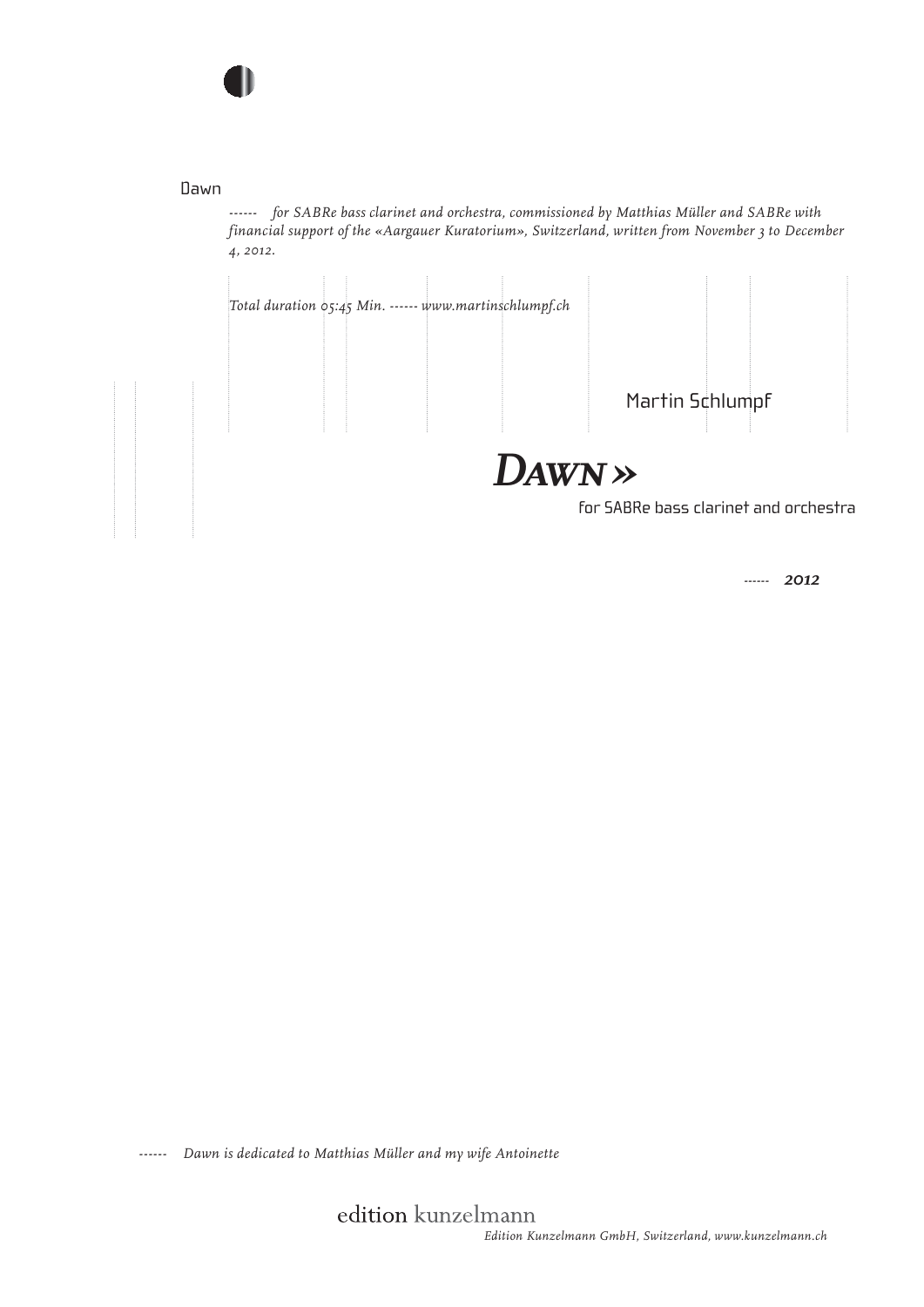### Dawn

Scoring ----- ( with the abbreviations used in the score ): *Solo instrument: SABRe (Sensor Augmented Bass clarinet research) bass clarinet (developed at the ICST, Institute for Computer Music and Sound Technology, Zurich University of the Arts) Orchestra: Flute (Fl.), Oboe (Ob.) doubling English horn (E.H.), 2 Clarinets in Bb (Cl.), Bass clarinet in Bb (B.Cl.), Bassoon (Bsn.) doubling Contrabassoon (Cbsn.); 2 Horns in F (Hn.), 2 Trumpets in C (Tpt.), Trombone (Tbn.), Bass trombone (B.Tbn.), Tuba (Tuba); Piano (Pno.); 4 Timpani (Timp.), Percussion (Perc.): Gran Cassa, 4 Templebloks, Logdrum (5 pitches), 4 Cymbals (Ride, Sizzle, China, Crash), 3 Gongs, 3 China Gongs, 2 Tamtams, Templebell, Shaker, 2 Crotales (G5, Ab5) and Vibraphone; Strings (Violin I: Vln. I, Violin II: Vln. II, Viola: Vla., Cello: Vlc., Double Bass: D.B.).*

#### Anmerkungen

- *------ Alle Instrumente sind klingend notiert, ausser den oktavtransponierenden Instrumenten: Kontrafagott, Tuba und Kontrabass klingen eine Oktave tiefer als notiert.*
- *------ Spezialzeichen: Ø = morendo al niente; c.s. = con sordino; s.p. = sul ponticello; s.t. = sul tasto; s.v. = senza vibrato; div. = divisi; non div. = non divisi; Gliss. = Glissando.*
- *------ In allen Senza Misura Takten: Alle Zeitangaben (in Sekunden) sind als ungefähr aufzufassen; Vertikale Pfeile = Dirigentenzeichen, die hauptsächlich vom Spiel der Solo Bassklarinette abhängig sind.*
- *------ Separates Stimmmaterial für Aufführungen ist bei Edition Kunzelmann erhältlich.*
- *------ Für alle technischen Fragen bezüglich der SABRe Bassklarinette sind der Komponist oder das Institute for Computer Music and Sound Technology (www.icst.net) zuständig.*

#### Remarks

- *------ All instruments are notated at sounding pitch except for those transposed by an octave: contrabassoon, tuba and double bass sound an octave lower.*
- *------ Special signs: Ø = morendo al niente; c.s. = con sordino; s.p. = sul ponticello; s.t. = sul tasto; s.v. = senza vibrato; div. = divisi; non div. = non divisi; Gliss. = Glissando.*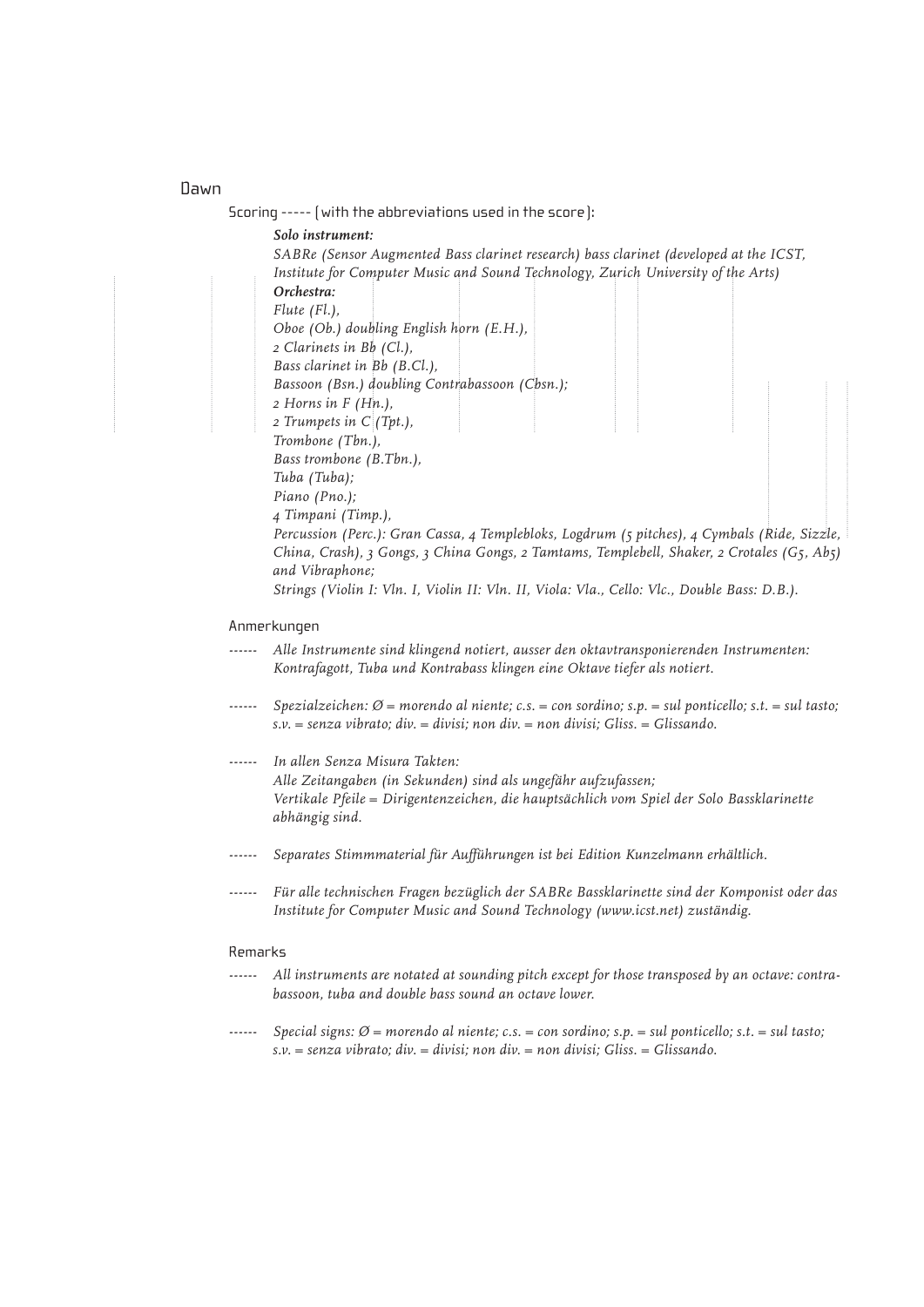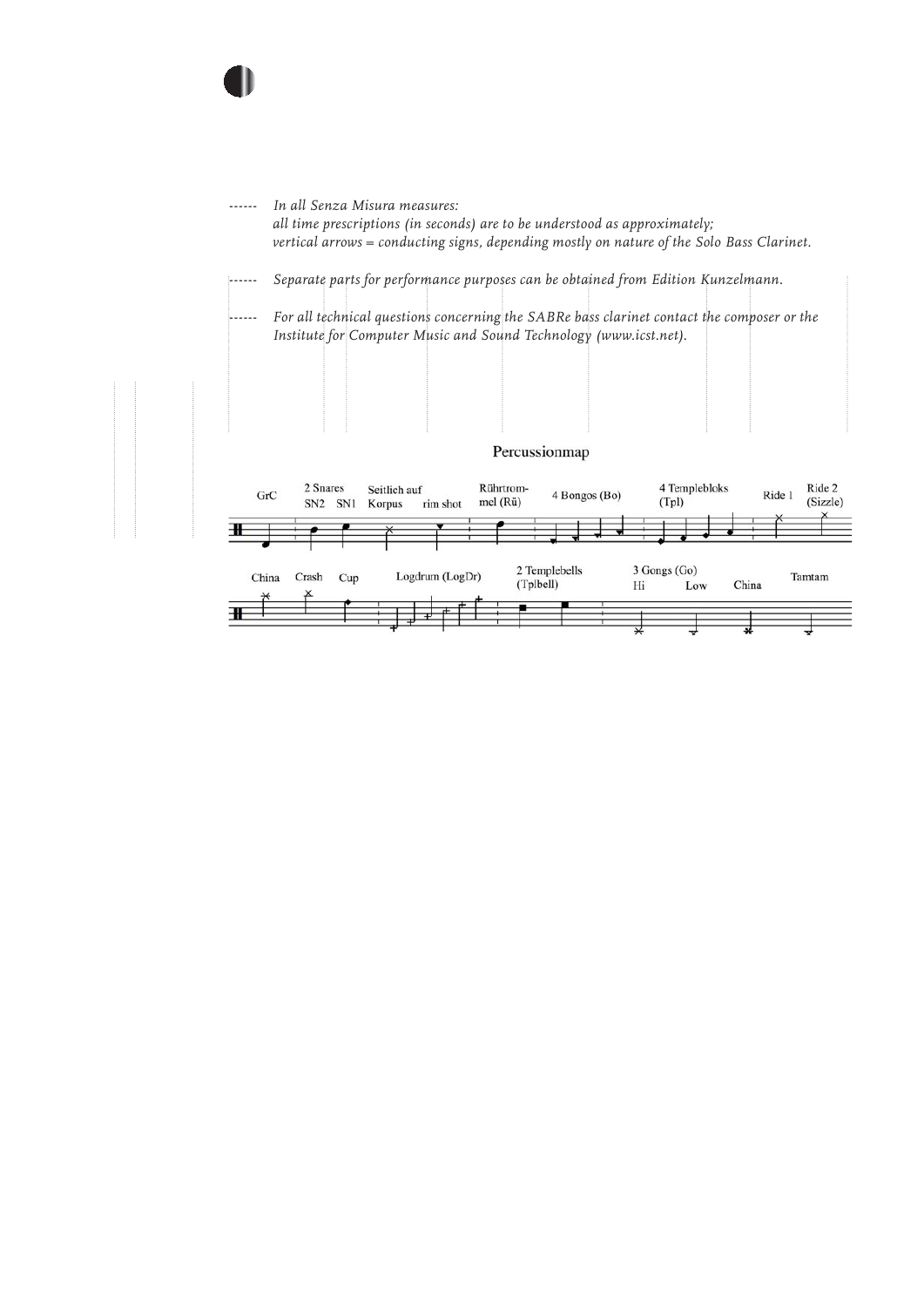## Martin Schlumpf

1947 *Born in Aarau (Switzerland), on December 3.* 1968-73 *Studies music in Zurich: clarinet (Hansjürg Leuthold), piano (Warren Thew and Evelyne Dubourg), conducting (Ferdinand Leitner), theory and composition (Rudolf Kelterborn).* 1974 *Further composition studies with Boris Blacher in Berlin.*

1977-*Professor of music theory at Zurich University of the Arts.* 



1991-*Teaches additionally group improvisation at Zurich University of the Arts.* Until 1980 *Mainly activ as a composer of contemporary art music, winning many awards, incl. first prizes at Zurich Competition (1972, 1979) and Tonhalle Competition (1975).* 1980 -*Returns to improvised music, first as a bass player in «Trio 80» (with Urs Blöchlinger) and from* 1982 *as saxophonist and bass clarinetist in own groups (especially «BERMUDA VIERECK») and many other projects.*

1987-*Member of Aargau Saxophone Quartet as soprano saxophonist.*

1990s -*Widely active in borderlands between improvisation and composition, with increasing emphasis on composing in a new «postmodern» style and a strong interest in complex polymetrical structures (research project on Conlon Nancarrows studies) combined with increased compositional use of the computer.*

## Catalogue of compositions*(selection)*:

*«5 Stücke» for large orchestra (1973); «Todesfuge» for speaking chorus (1976); «Tenebrae» for solo voices, mixed chorus, brass, harpsichord and string quintet (1976-77); «Stratifications» for solo trumpet, obligato piano and orchestra (1977/78); «Jeux» for 3 clarinets (1979); «Ostinato I and II» for 3 improvising musicians and orchestra (1980/82); «Onyx» for alto saxophone and cello (1985); «Winterkreis» for saxophone quartet (1991); «December Rains» for solo piano (1992-93); «Mouvements» for piano and orchestra (1994); «Spring» for percussion quartet (1995); «...auff lattern mit ...» for 4 women's voices (1995); «Clarinet Trio» (1997); «Rattaplasma 2» for clarinet and computer (2001); «Waves» cello concerto with electronics (2002); «Atemspuren» for bass clarinet and accordion (2005); «pulsar\_1» for 4 instruments and computer (2006-07); «Summer Circle» for string quartet (2007); «pulsar\_2» for voice, f lute, piano and computer (2009); «Streams» for clarinet, bass trombone and 17 instruments (2010); «Puzzle» for bass clarinet and computer (2011); «The Five Points» for clarinet and string quartet (2012); «Dawn» for SABRe bassclarinet and orchestra (2012); «Mirror Images» for viola, cello and piano (2013); «Push and Pull» for accordion solo (2013).*

Sound recordings *(with own compositions)*:

- *------ Martin Schlumpf: Swiss Fusion 84 Live (Unit records, utr 4009), 1984*
- *------ Noblesse galvanisée (Plainisphare, PL 1267 20/21) with Martin Schlumpf's BERMUDA VIERECK, 1985*
- *------ Martin Schlumpf's BERMUDA VIERECK (Unit records, utr 4038), 1990*
- *------ Cumuli (Unit records, utr 4049) with Martin Schlumpf's BERMUDAVIERECK, 1992*
- *------ Swiss Percussion Ensemble +Christoph Baumann (Unit records, utr 4089), 1995,*
- *with «...as time goes by...» ------ Vier Jahreszeiten (MGB, Musikszene Schweiz, CD 6129), 1996 with «Winterkreis»,*
- *«Spring», «Sommerbogen» and « … auff lattern mit … »*
- *------ Die Kunst des Tempokanons, C. Nancarrow M. Schlumpf (artist.cd 8103 2), 2004*
- *------ Timegrid\_01 (tgmusic 47.101), 2008 with ZWEIZEIT: A. Frey and M. Schlumpf*
- *------ pulsar\_1 (ZHdK Records 15/09), 2009 with «pulsar\_1», «Atemspuren» and «Rattaplasma 2»*

- *------ Streams (Navona Records, NV5918), 2013 with «Mouvements», «Waves» and «Streams»*
- *------ Brahms-Schlumpf-Müller (NEOS 21305), 2013 with «The Five Points»*

*<sup>------</sup> Summer Circle (Navona Records, NV5873), 2012 with «December Rains», «Clarinet Trio» and «Summer Circle»*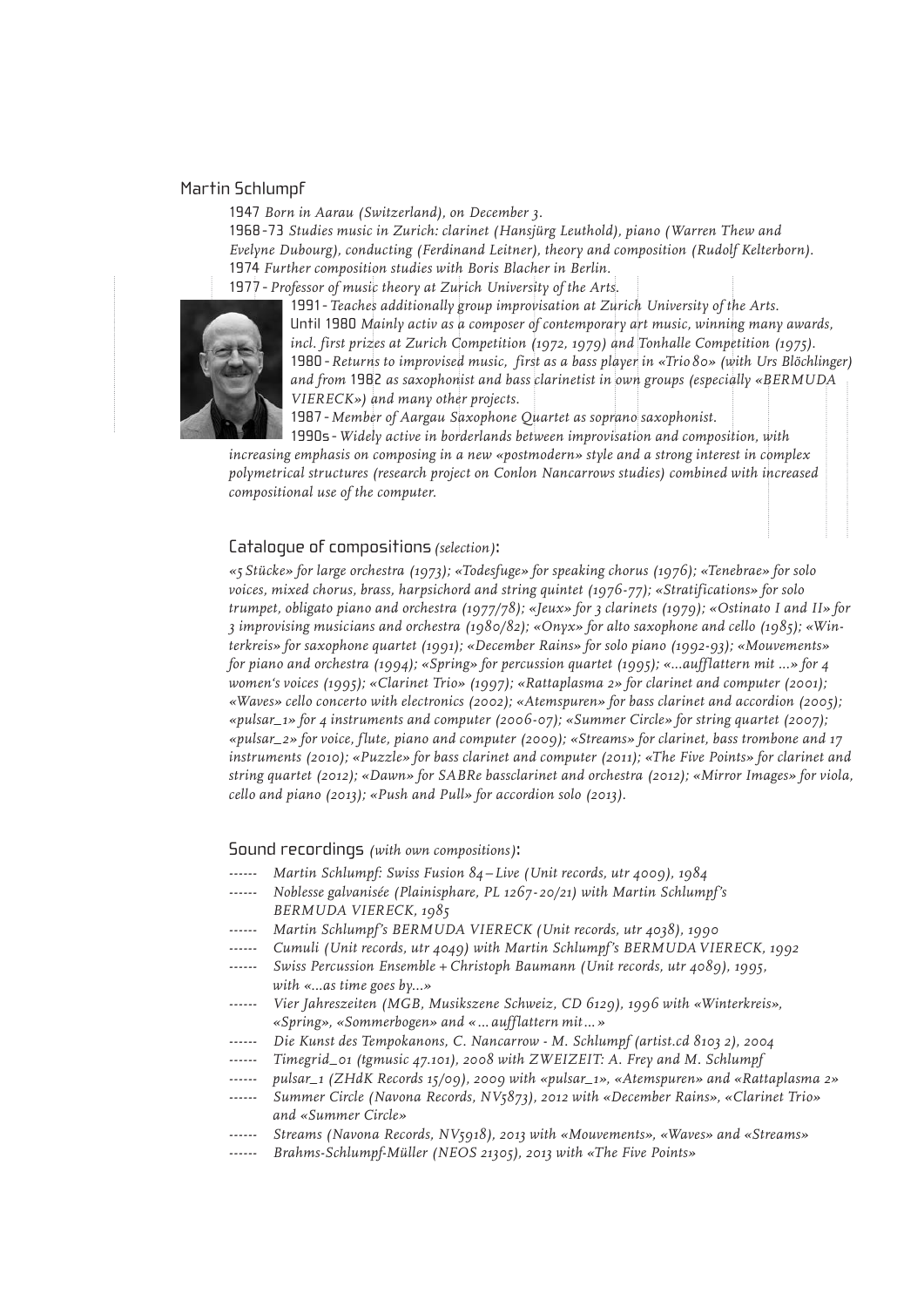# Martin Schlumpf<br>
Martin Schlumpf<br>
Martin Schlumpf<br>
Martin Schlumpf<br>
Martin Schlumpf

for SABRe bass clarinet and orchestra

|                             | Sound as written<br>$\bullet$ , = 52 |                                                                     |                                                             | $\bullet$ = 78                                                 |
|-----------------------------|--------------------------------------|---------------------------------------------------------------------|-------------------------------------------------------------|----------------------------------------------------------------|
|                             |                                      |                                                                     |                                                             | $8^{\alpha- - -}$                                              |
| Flute                       |                                      |                                                                     | 뵹                                                           |                                                                |
|                             |                                      |                                                                     |                                                             |                                                                |
|                             |                                      |                                                                     |                                                             | $\boldsymbol{f}$<br>mf                                         |
| English Horn                | 6                                    |                                                                     | 향                                                           |                                                                |
|                             |                                      |                                                                     |                                                             | $\boldsymbol{f}$<br>È                                          |
|                             |                                      |                                                                     |                                                             | €⊭<br>e be be                                                  |
| Clarinet in $\rm B\flat$ 1  | 63                                   |                                                                     |                                                             |                                                                |
|                             |                                      |                                                                     |                                                             | f                                                              |
|                             | fp                                   |                                                                     |                                                             |                                                                |
| Clarinet in $\rm B\flat\,2$ |                                      |                                                                     | 8                                                           | ö                                                              |
|                             |                                      |                                                                     |                                                             |                                                                |
|                             | fр                                   |                                                                     |                                                             |                                                                |
| <b>Bass Clarinet</b>        | ッ                                    |                                                                     |                                                             |                                                                |
|                             | fр                                   |                                                                     |                                                             |                                                                |
| Contrabassoon               | うち                                   |                                                                     | ×                                                           |                                                                |
|                             | $\boldsymbol{fp}$                    |                                                                     |                                                             |                                                                |
|                             |                                      |                                                                     |                                                             |                                                                |
| Horn in F 1                 | 9.                                   |                                                                     | 뿅                                                           |                                                                |
|                             | fp                                   | $\geq$                                                              |                                                             |                                                                |
|                             | <u>9 k</u>                           |                                                                     |                                                             | Ÿ                                                              |
| Horn in F 2                 |                                      |                                                                     | \$                                                          |                                                                |
|                             | fp                                   |                                                                     |                                                             |                                                                |
| Trumpet in $C1$             | 6 <sup>12</sup>                      |                                                                     | Ë                                                           | ö                                                              |
|                             |                                      |                                                                     |                                                             |                                                                |
| Trumpet in C $2\,$          | $6\%$                                |                                                                     |                                                             |                                                                |
|                             | $\sum_{k=1}^{n}$ S. (Cup)            |                                                                     |                                                             |                                                                |
| Trombone                    | $-9.18$                              | via sord                                                            |                                                             |                                                                |
|                             |                                      | ℸ                                                                   |                                                             |                                                                |
|                             | $\overline{fp}$ $\overline{cp}$      | via sord.                                                           |                                                             |                                                                |
| <b>Bass Trombone</b>        | つき<br>Gliss.<br>ŧ.                   |                                                                     | \$                                                          |                                                                |
|                             | fp                                   |                                                                     |                                                             |                                                                |
| Tuba                        | <del></del>                          |                                                                     |                                                             |                                                                |
|                             |                                      |                                                                     |                                                             |                                                                |
|                             |                                      |                                                                     |                                                             | $8^{\mathrm{ra}}$                                              |
|                             | $8^{va}$ - -<br>Ï€                   |                                                                     |                                                             | 师季<br>₹                                                        |
|                             |                                      |                                                                     | $*$ ): Gliss. on white keys,<br>start slowly then accel.    | توازا                                                          |
|                             |                                      |                                                                     |                                                             |                                                                |
| Piano                       | poco <sub>1</sub>                    |                                                                     | $\boldsymbol{p}$<br>$^{*}$                                  | $poco$ $f$                                                     |
|                             | ∵                                    |                                                                     | $\overline{\mathbf{e}}$ :                                   |                                                                |
|                             | ₹<br>Ro.                             |                                                                     | $\mathfrak{X}\hspace{-1pt}\mathfrak{d}_0$<br>$\hat{\theta}$ |                                                                |
|                             | $III$ $q$                            |                                                                     | $\overrightarrow{s^{ab}}$                                   |                                                                |
| Timpani                     | י 9ב                                 |                                                                     |                                                             | III: Al $\leftrightarrow$ C                                    |
|                             |                                      |                                                                     | $\frac{6}{8}$                                               |                                                                |
|                             | molto $f = p$<br>Ý                   | mf<br>$\boldsymbol{p}$                                              |                                                             | $\operatorname{Crot}$                                          |
| Percussion                  | Tam 2<br>12<br>á                     |                                                                     | Tam 1<br>ÿ.                                                 |                                                                |
|                             |                                      |                                                                     |                                                             | $_{poco}f$                                                     |
|                             | $\vec{f}$<br>$\hat{p} < f$           | 3                                                                   | $m f \overrightarrow{x}$                                    |                                                                |
|                             | 9.                                   |                                                                     |                                                             |                                                                |
|                             |                                      | ₹                                                                   |                                                             |                                                                |
| Solo Bass Clarinet          |                                      |                                                                     | $\bm{f}$                                                    | $T1*)$                                                         |
| $\operatorname{SABRe}$      |                                      |                                                                     |                                                             |                                                                |
|                             |                                      |                                                                     |                                                             | reverb: in 100%, out 100%<br>rev-time: SABRe-accelero (x-axis) |
|                             |                                      |                                                                     |                                                             | $8^{\circ}$                                                    |
|                             |                                      |                                                                     | $\operatorname{Solo}$                                       | Tutti                                                          |
| Violin $\rm I$              |                                      |                                                                     | $\frac{1}{7}$ diss<br>$\frac{6}{8}$                         |                                                                |
|                             |                                      |                                                                     | $\pmb{p}$                                                   | f                                                              |
|                             |                                      |                                                                     |                                                             |                                                                |
| Violin II                   | t.                                   | t                                                                   |                                                             | $\delta^{va--}$                                                |
|                             |                                      | $\overline{\mathbf{e}}$                                             |                                                             | $\boldsymbol{f}$                                               |
|                             | s.p.                                 | mf<br>$\boldsymbol{p}$                                              |                                                             | ord                                                            |
| Viola                       |                                      | ≉                                                                   |                                                             | Solo ord.<br>$P_{\text{max}}$ .<br>$\overline{\mathcal{P}}$    |
|                             |                                      |                                                                     |                                                             |                                                                |
|                             |                                      | $\frac{1}{3}$<br>$\frac{2}{3}$<br>$\frac{2}{3}$<br>$\boldsymbol{p}$ |                                                             | $\boldsymbol{f}$<br>$\mathit{mp}$                              |
|                             | pizz<br>arco s.p                     |                                                                     |                                                             |                                                                |
| $\operatorname{Cell}$       |                                      | ź                                                                   | \$                                                          |                                                                |
|                             | 杖<br>fp                              | $\overline{\mathbf{e}}$<br>$\overline{p}$                           |                                                             | 급                                                              |
|                             | pizz.                                | $\it mf$                                                            |                                                             |                                                                |
| Double Bass                 | দ<br>$\pmb{f}$                       |                                                                     | 횽                                                           |                                                                |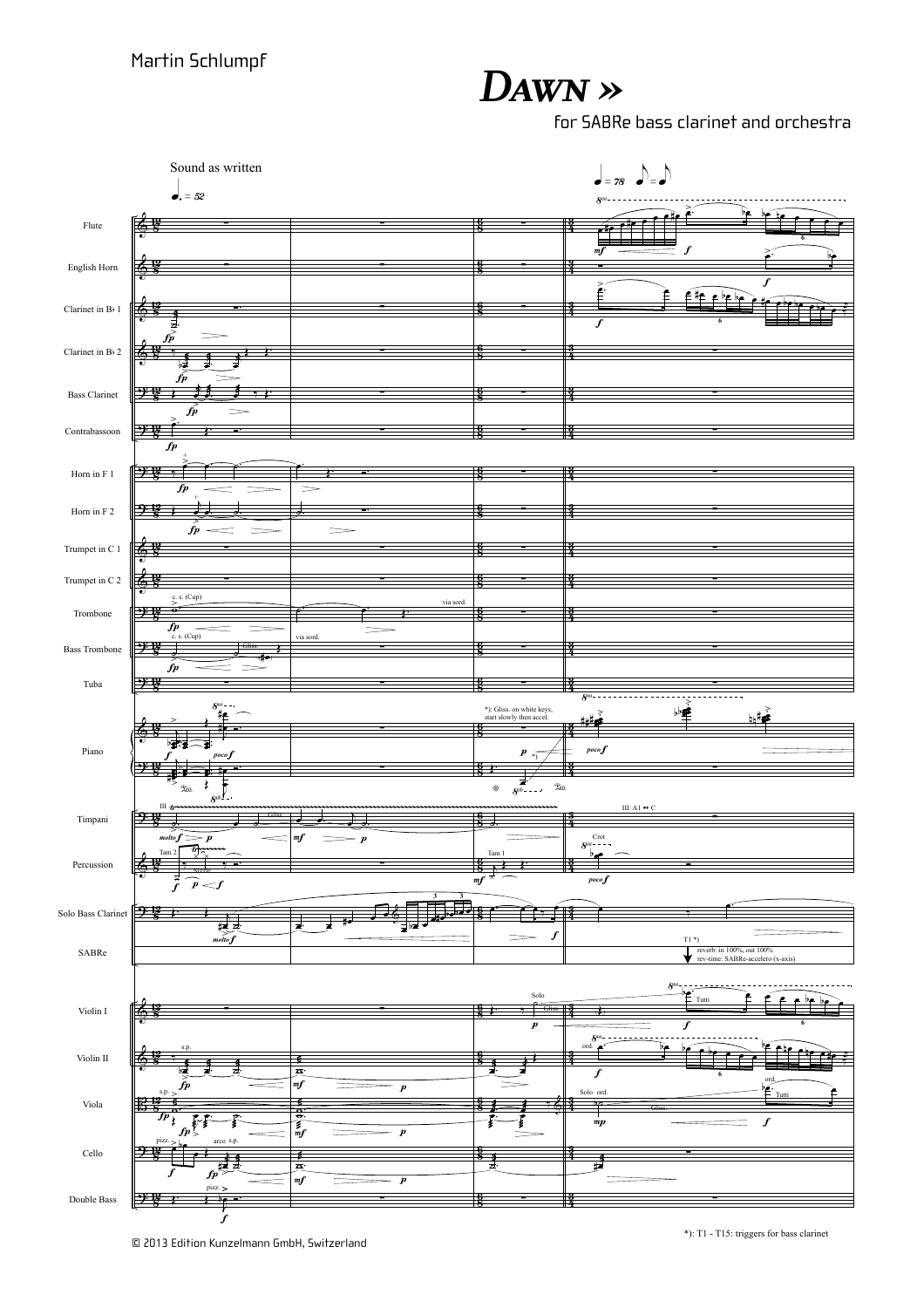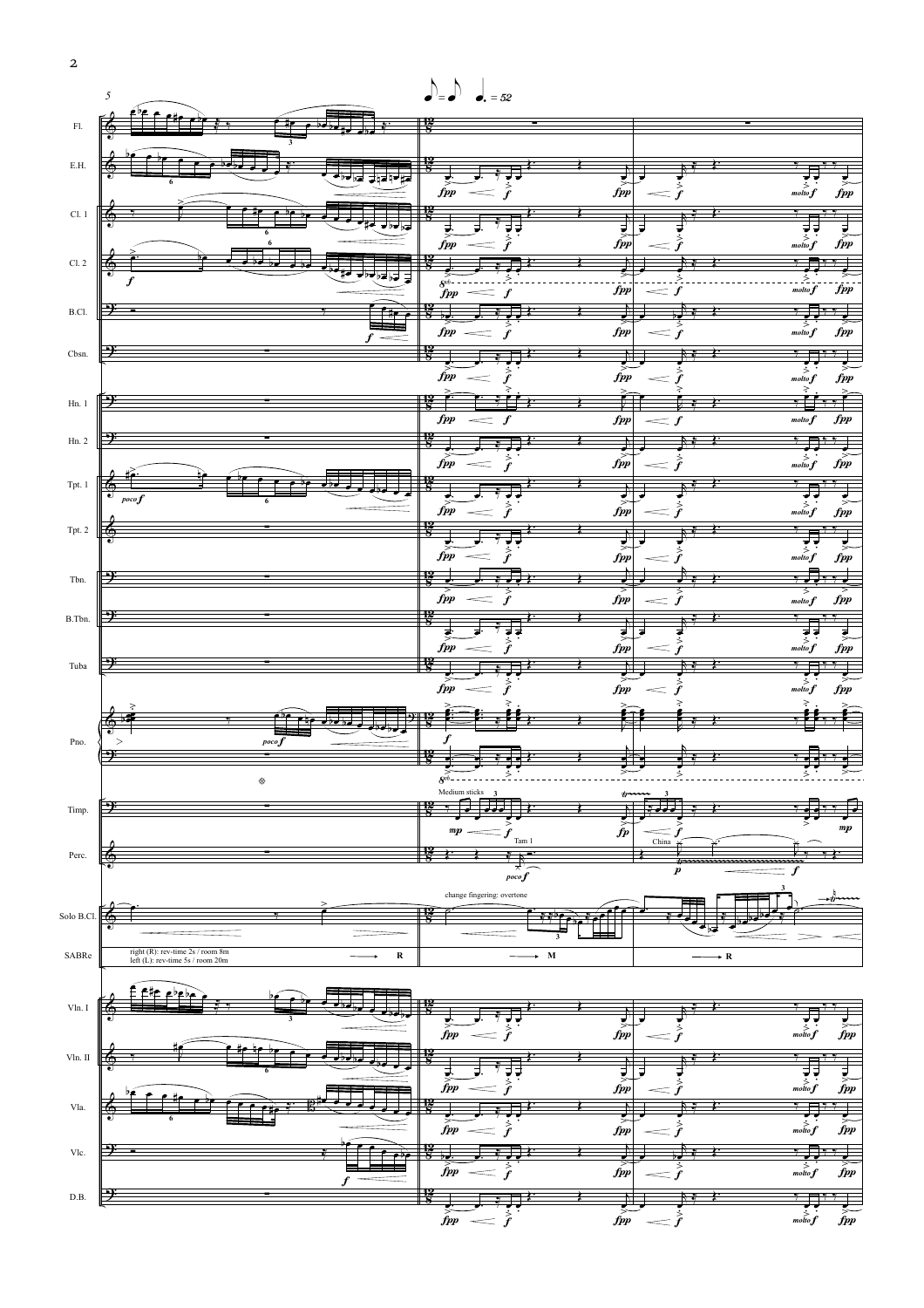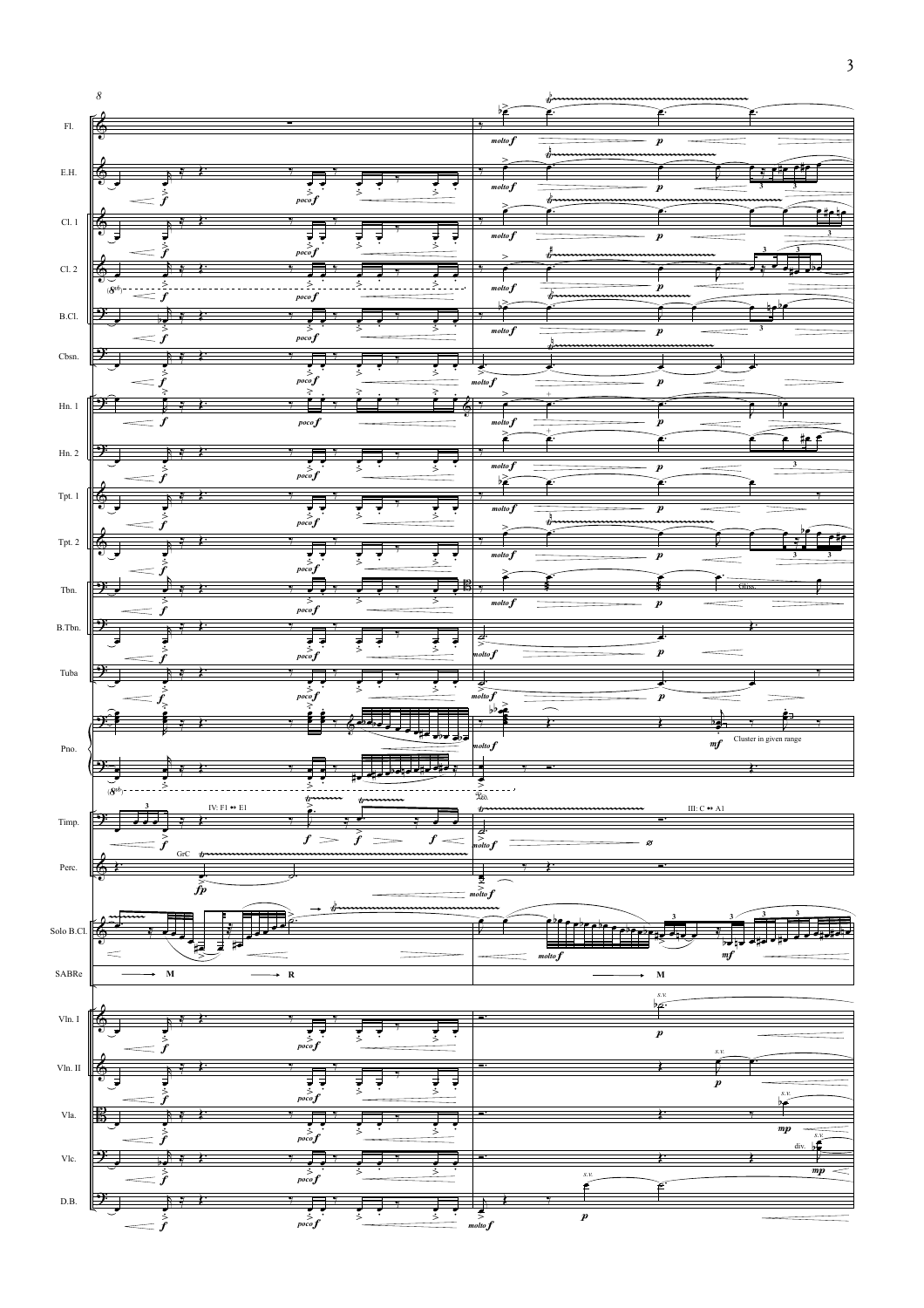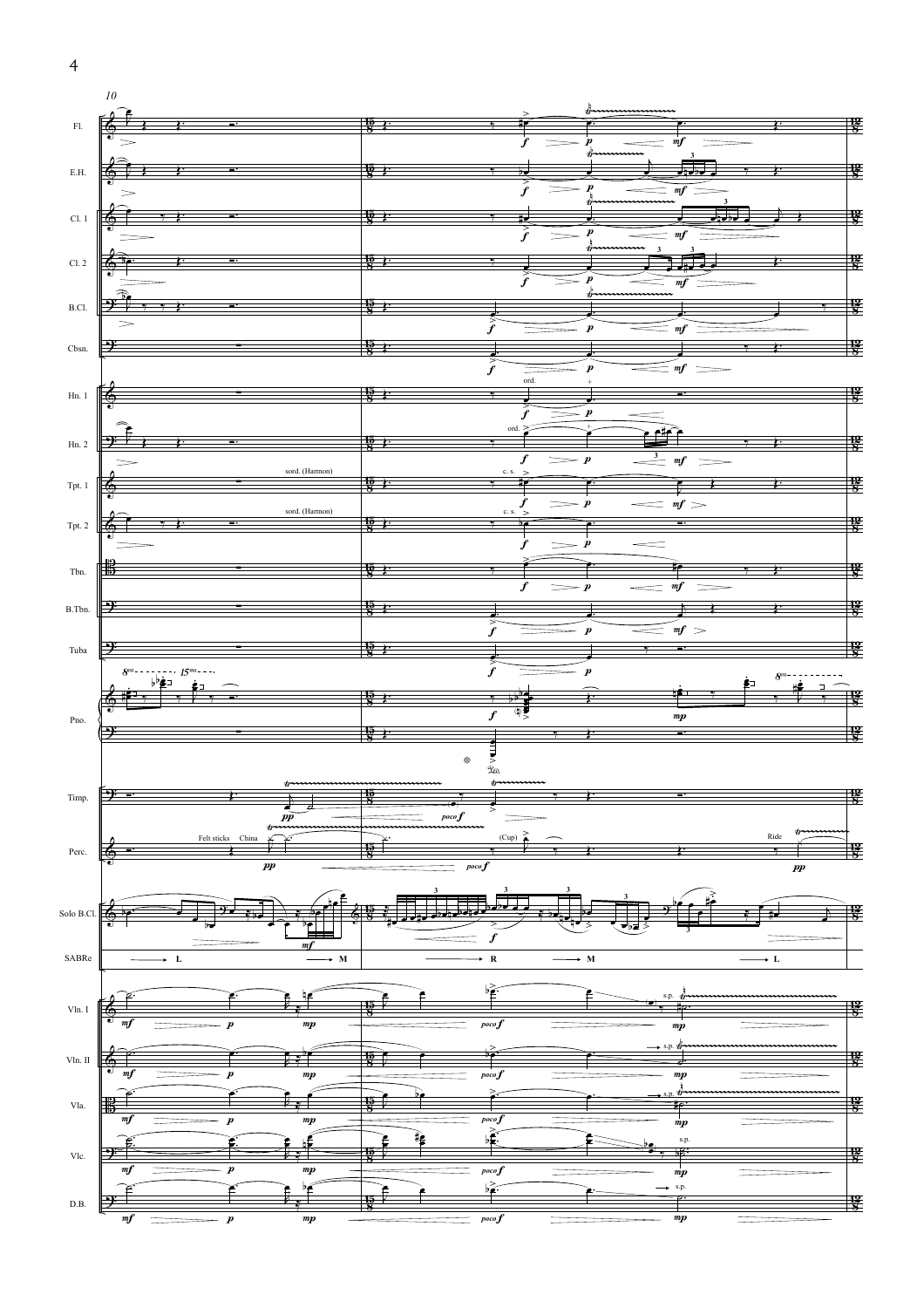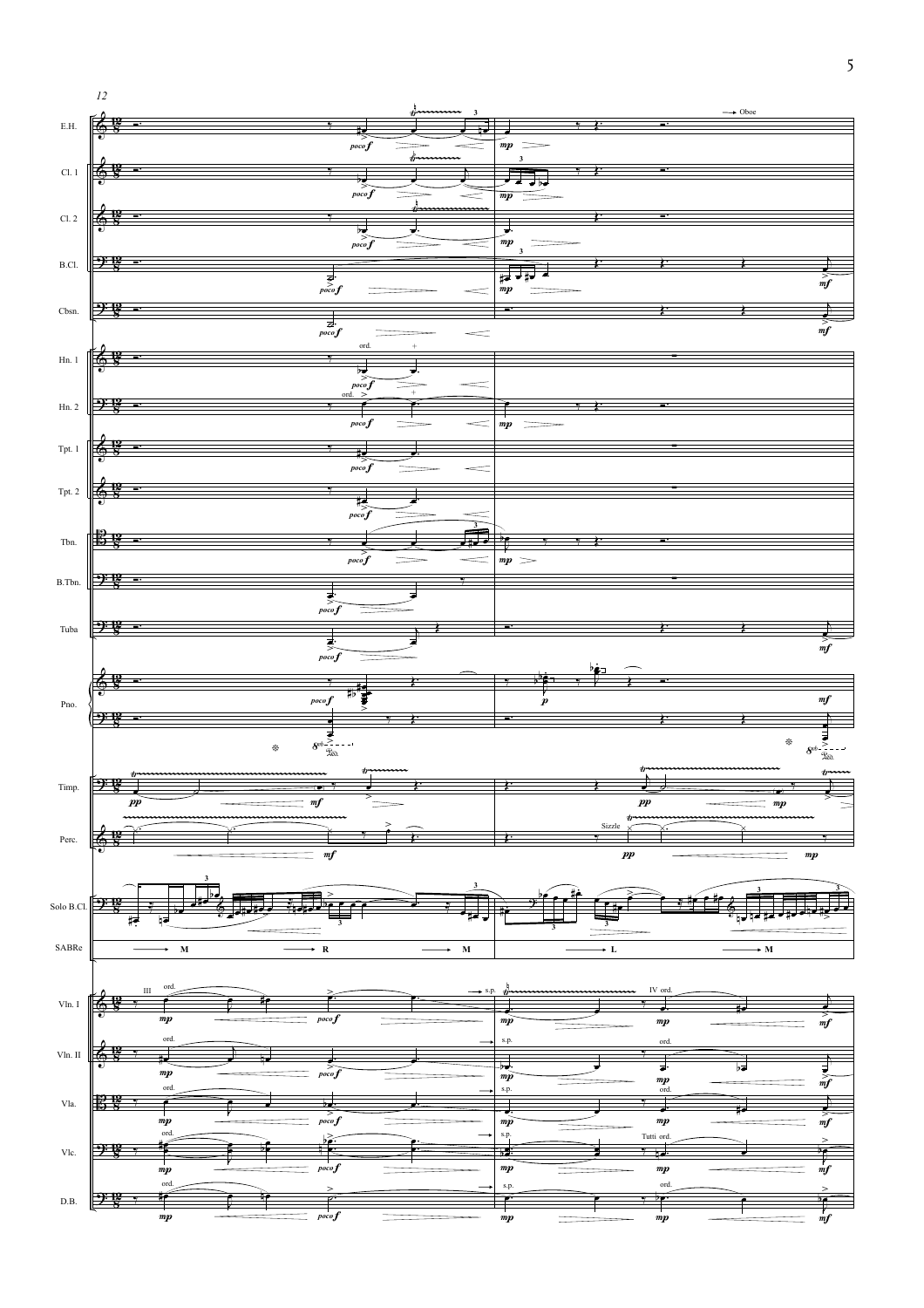